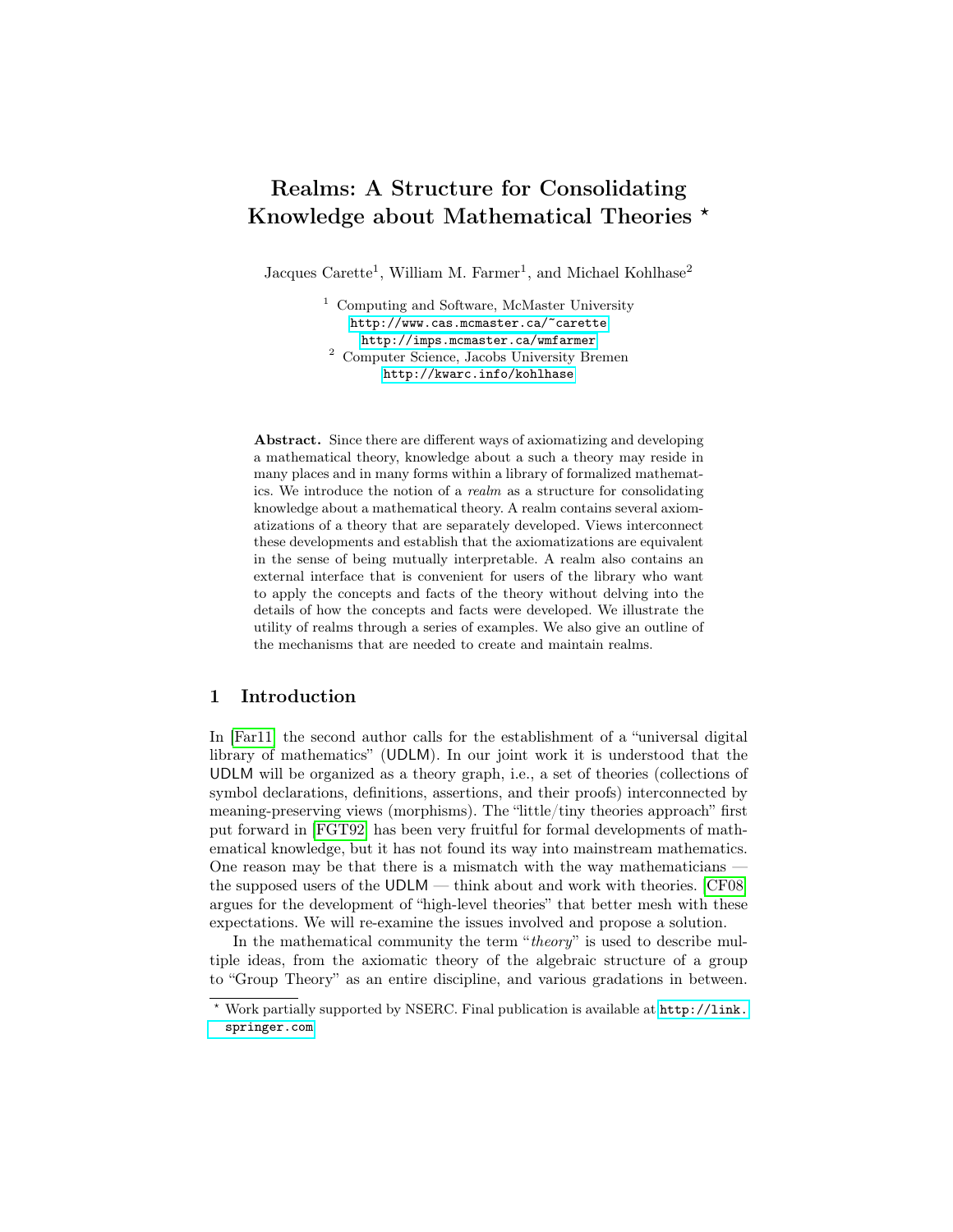Looked at more closely, this implies a multi-scale organizational structure to the basic components of mathematics, ranging from individual concepts (e.g., a group) to whole subareas of mathematics (e.g., Group Theory). Here our interest in this structure is purely pragmatic: how can it be leveraged to build a better mechanized mathematics systems and, ultimately, a better UDLM.

We will consider this in a bottom-up manner: what is the most natural structure on theories that allows us to abstract away from irrelevant details, yet still allow us to get some practical work done? One such structure is that of mutual interpretability between theories. Basically this is the case when we have two equivalent theories  $T_1$  and  $T_2$  (in a sense to be made precise later) with presentations that can be markedly different.

But why should theory presentations matter at all? Studies of "theories" in mathematics (e.g., Lawvere theories [\[Law04;](#page-14-2) [LR11\]](#page-14-3)) or in logic focus on entities that are complete in some sense. But such completeness generally also implies that the object at hand is effectively infinite, and thus cannot be directly represented in software. Hence we are immediately forced to work with finite representations of these infinite objects. Furthermore, by Gödel's incompleteness theorem, most of the interesting theories will be fundamentally incomplete, in that no finite representation will be able to adequately represent the complete whole. The relevance here is that we are forced to deal with (syntactic) representations, which will generally be incomplete. As this is forced on us, we need to gracefully adapt to dealing with theory presentations in place of the theories they represent.

### 2 The Setting: Theory Graphs

We will now present an abstract notion of a theory graph that is sufficient to introduce the notion of a realm without committing ourselves to a particular approach such as [\[CO12\]](#page-14-4) or [\[RK13\]](#page-14-5).

Let a **theory** be a presentation of an axiomatic theory consisting of a finite sequence of symbol and formula declarations. The symbols denote concepts and the formulas denote facts about these concepts. There are three kinds of formula declarations: **axioms**, definitions, and theorems.<sup>[3](#page-1-0)</sup> We further assume that for a theory  $T = [A_0, A_1, \ldots, A_n]$ , for all i with  $0 \leq i \leq n$ ,  $A_{i+1}$  is well formed in the context of  $[A_0, A_1, \ldots, A_i]$ . A theory thus represents an axiomatization of a mathematical topic. If  $T$  is a theory and  $\overline{A}$  is a symbol or formula declaration,  $T \vdash A$  wf, means that A is well formed in the context of theory T. When  $T \vdash A$  wf, we define  $T \ltimes A$  to mean  $[A_0, A_1, \ldots, A_n, A]$ ; we also extend  $\ltimes$  to apply to sequences of declarations (on the right). If T is a theory and  $\varphi$  is a formula, then  $T \models \varphi$  means  $\varphi$  is a logical consequence of T. A theory is **primitive** 

<span id="page-1-0"></span><sup>&</sup>lt;sup>3</sup> If we make use of the Curry-Howard isomorphism — as we do in [\[RK13\]](#page-14-5), then we can get by with typed symbol declarations (with optional definitions) only. In the propositions-as-types paradigm, axioms are typed constant declarations, and theorems are typed definitions — a proof corresponds to the respective definiens of a symbol which is of the respective type.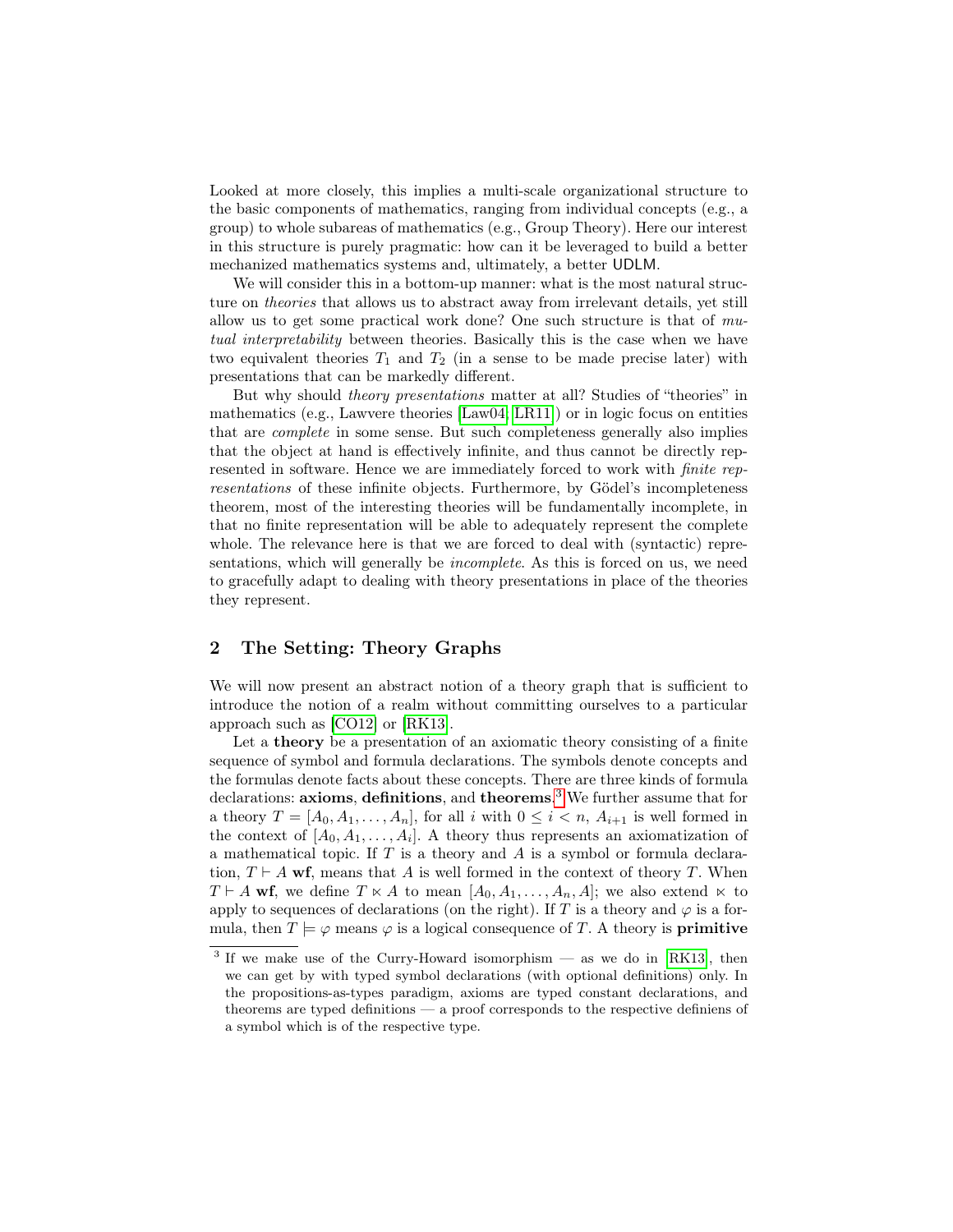if it contains only symbol declarations and axioms. A primitive theory represents a set of concepts and facts without a development structure. The empty **theory** is the empty sequence. When  $T_1 = T \times A$  and  $T_2 = T \times B$ , we also define  $T_1 \oplus T_2 := (T \ltimes A) \ltimes B$  whenever A and B are disjoint (i.e., they declare symbols or formulas with different names). By also extending ⊕ to sequences of declarations, we get a **join** operation on theory presentations.

A theory graph is a directed graph in which a node is a theory and we have edges from a theory T to a theory  $T \times A$ . If T and T' are theories in a theory graph G, an edge from T to T' is designated as  $T \stackrel{G}{\rightarrow} T'$ . A theory graph is a modular representation of a formalized body of mathematical knowledge.

An axiomatic development of a theory  $T$  to a theory  $T'$  in  $G$  is a subgraph  $G'$  of G in which T is the only source of  $G'$  and T' is the only sink of  $G'$ . In this case,  $T$  and  $T'$  are called the **bottom theory** and the **top theory**, respectively. An axiomatic development is thus a lattice of theories in which the top theory is the join of the members of the lattice.

Let  $T_1$  and  $T_2$  be theories in G. A **view of**  $T_1$  in  $T_2$  is a homomorphic mapping  $\Phi$  of the language of  $T_1$  to the language of  $T_2$  such that, for each formula  $\varphi$  of  $T_1, T_1 \models \varphi$  implies  $T_2 \models \Phi(\varphi)$ . We denote a view by  $\Phi : T_1 \rightsquigarrow T_2$ . view is thus a meaning preserving mapping that shows how  $T_1$  can be embedded in  $T_2$ . It also provides a mapping from the models of  $T_2$  to the models of  $T_1$ (note the reversal of order).  $T_1$  and  $T_2$  are **equivalent** if there is a view in both directions. A view  $\Phi: T_1 \rightsquigarrow T_2$  is **faithful** if for each formula  $\varphi$  of  $T_1, T_2 \models \Phi(\varphi)$ implies  $T_1 \models \varphi$ . Views give a second (oriented, multi) graph structure on G, making it into a bigraph. It is important to note that the base theory graph (with edges but not views) is always acyclic.

Let T and T' be theories. T' is an extension of T, and T is a subtheory of T', if there exists a sequence S such that  $T' = T \ltimes S$ . In this case, there is a view  $\Phi: T \rightsquigarrow T'$  such that  $\Phi$  is the identity function. We call  $\Phi$  the **inclusion** of T into T' and denote it by  $T \rightarrow T'$ . This corresponds to the extensions of [\[CO12\]](#page-14-4), identity structures in [\[RK13\]](#page-14-5), as well as the display maps of categorical type theory.

An **interface** for T is a view  $\Phi: T' \to T$  such that  $\Phi$  is injective. T' and T are called, respectively, the front and back of the interface. Each subtheory of  $T$  can be a front of an interface for  $T$ . An interface is intended to be a convenient means for accessing (parts of) T. The front of a good interface includes a carefully selected set of symbols and formulas that denote orthogonal concepts and facts that can be easily combined to express the other concepts and facts of T. See section [5](#page-6-0) for some concrete examples.

An extension  $T'$  of T is **conservative** if there is a view  $\Phi$ :  $T' \rightsquigarrow T$  such that  $\Phi$  is the identity function when restricted to T (i.e.,  $\Phi \circ \iota = \mathrm{Id}_T$  where  $\iota$  is the inclusion of T in T'). If T' is a conservative extension of T, then for each formula  $\varphi$  of  $T, T' \models \varphi$  implies  $T \models \varphi$ . Common examples of conservative extensions are extensions by symbol declarations, definitions,



or theorems (with proofs). Obviously, if  $T'$  is a conservative extension of  $T$ ,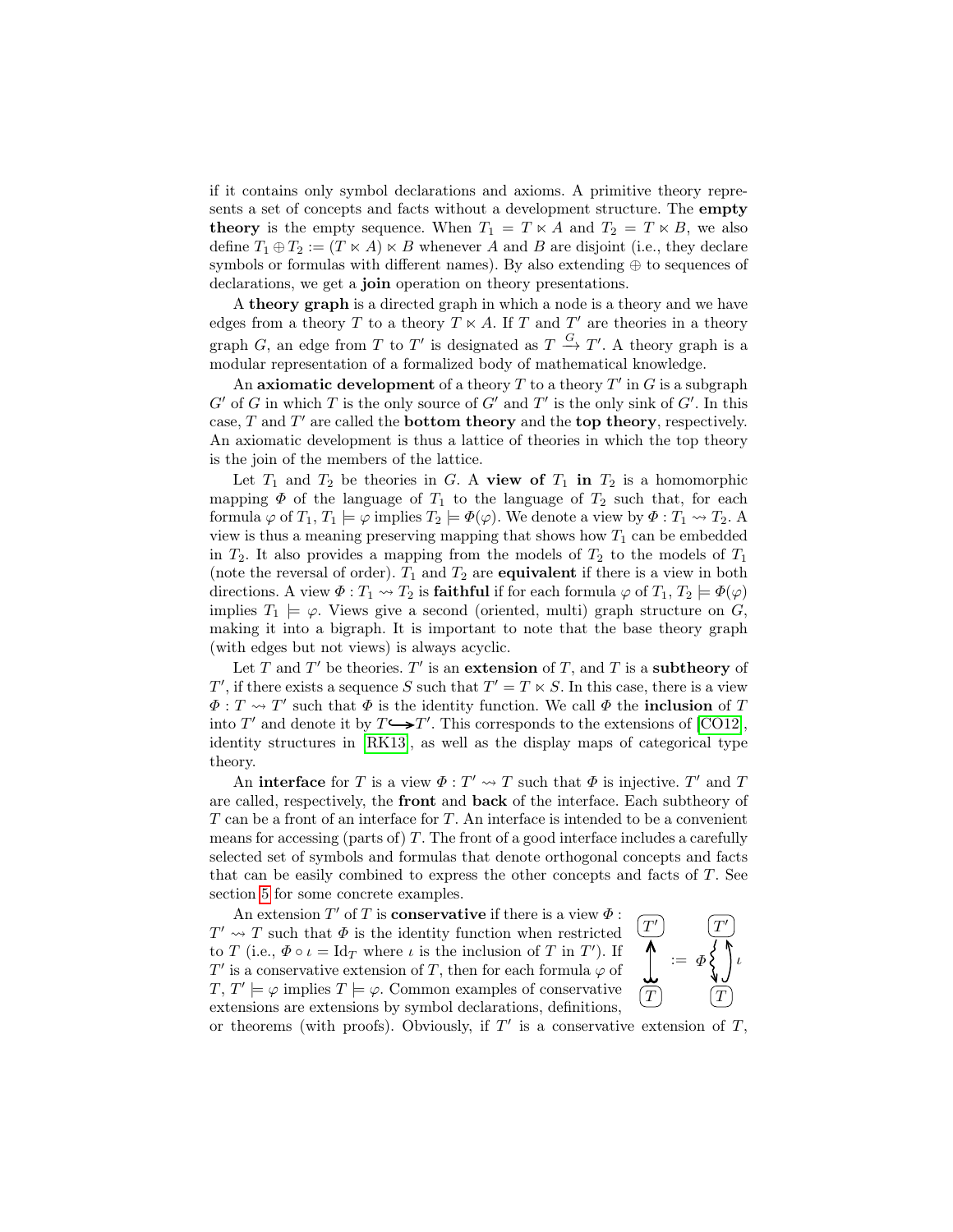then  $T$  and  $T'$  are equivalent. We abbreviate the two arrows in a conservative extension with a double inclusion arrow in theory graphs. A subgraph  $G'$  of a theory graph  $G$  is conservative if  $T'$  is a conservative extension of  $T$  for each edge  $T \xrightarrow{G} T'$  in  $G'$ . A conservative development is an axiomatic development that is conservative. Note that all the theories in a conservative development are equivalent to each other. We will write a conservative development with bottom theory S and top theory T as  $S \epsilon = \blacktriangleright T$ .

 $\Phi: T_1 \rightsquigarrow T_2$  is expansive if there is a  $\Psi: T_2 \rightsquigarrow T_2$  such that (1) the range of  $\Psi$  is the image of  $\Phi$  and (2)  $\Psi$  is the identity on the image of  $\Phi$ . That is, a view of  $T_1$  in  $T_2$  is expansive if, roughly speaking,  $T_2$  is a conservative extension of the view's image. A view of  $T$  is **conservative** if it is faithful and expansive. A conservative view of  $T$  is a generalization of a conservative extension of  $T$ . If there is a conservative view of  $T_1$  in  $T_2$ , then  $T_1$  and  $T_2$  are mutually viewable.

# <span id="page-3-0"></span>3 Motivation: Developers, Students, and Practitioners

The user of a UDLM can play three different roles. As a developer, the user creates new representations of mathematical knowledge or modifies existing ones in the library. As a student, the user studies the mathematical knowledge represented in the library. And, as a practitioner, the user applies the mathematical knowledge in the library to problems, both theoretical and practical. A user may play different roles at different times and may even sometimes combine roles.

A theory graph does not fully support all three of the user's roles. In fact, it lacks the structure that is necessary to satisfy the following requirements:

- <span id="page-3-1"></span>R1 There can be many *equivalent theories* in a theory graph that represent different axiomatizations of the same mathematical topic. As a result, concepts and facts about this mathematical topic, possibly expressed in different languages, may be widely distributed across a theory graph. The developer and the student would naturally want to have these different axiomatic developments and the set of concepts and facts that are produced by them in one convenient place and in one convenient language.
- <span id="page-3-2"></span>R2 Developers prefer developments that start with *minimal bottom theories* and are built as much as possible using conservative extensions. This approach minimizes the chance of *introducing inconsistencies* (which would render the developments pointless) and maximizes the *opportunities for reusing the de*velopment in other contexts. While these two benefits may not be of primary concern for the student and the practitioner, such a careful development is usually easier to understand and produces concepts and facts that can be more reliably applied.
- <span id="page-3-3"></span>**R3** The developer would like to create a view from one theory to another in a convenient manner by starting with a view of a minimal axiomatization of the theory and then building up the view as needed using conservative extensions. Also, there is a desire to use the most convenient axiomatization amongst equivalent presentations.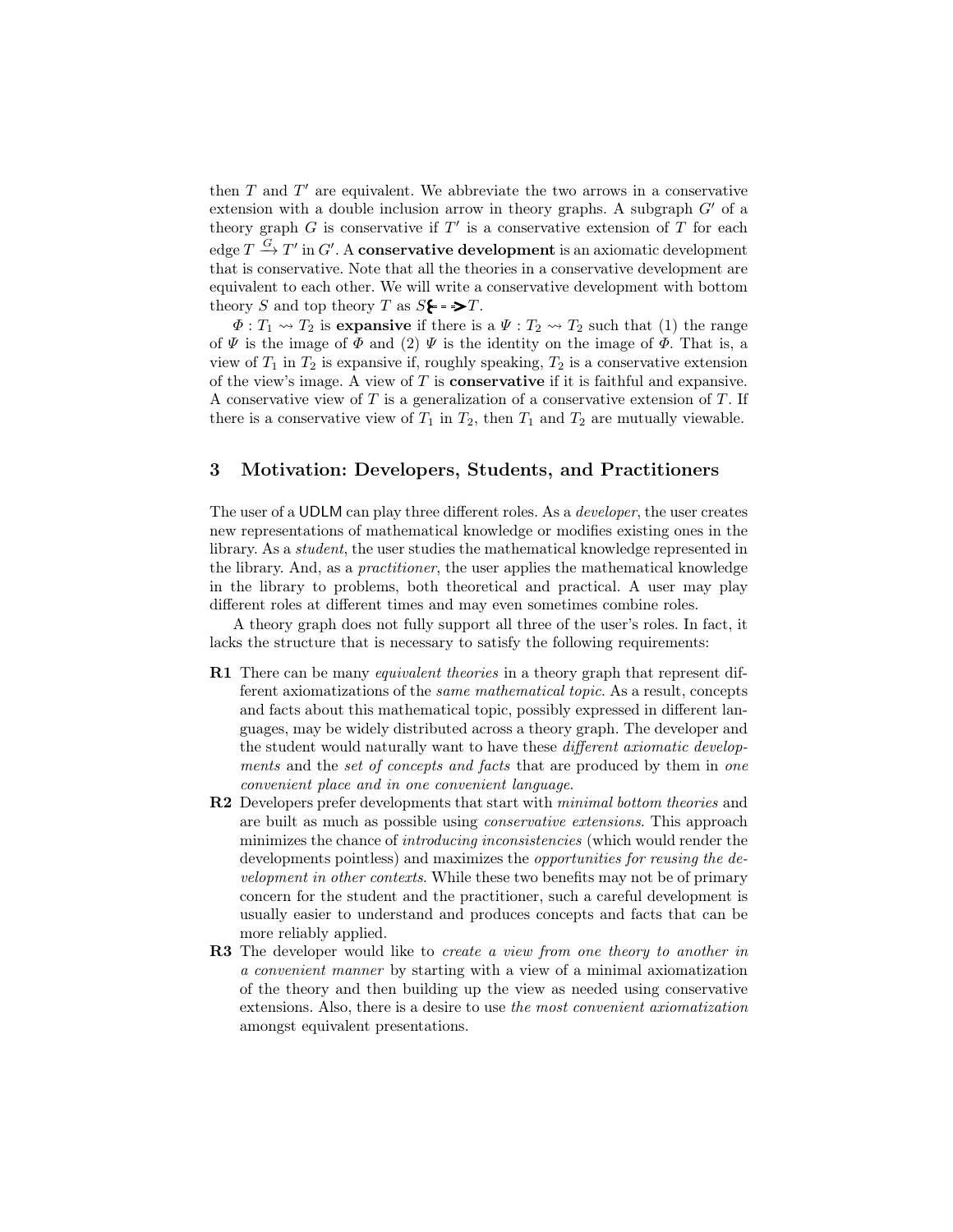- <span id="page-4-1"></span>**R4** The *application of a mathematical fact* usually does not require an understanding of how concepts and facts were derived from first principles. Hence the parts of the theory graph which were needed by the developer may not be useful to the practitioner, and may well get in the way of the practitioner's work. The practitioner would naturally want the concept or fact to be lifted out of this tangled development bramble.
- <span id="page-4-2"></span>R5 Languages are introduced in a theory graph for the purpose of theory development. They may employ vocabulary that is inconvenient for particular applications. The practitioner would naturally like to have vocabulary chosen for applications instead of development.

In summary, the developer, the student, and the practitioner have different concerns that are not addressed by the structure of a theory graph. These different concerns lead us to propose putting some additional structure on a theory graph, a notion we call a "realm", to meet these five requirements.

### 4 Realms

In a nutshell, a realm identifies a subgraph of a development graph, equips it with a carefully chosen interface theory that abstracts from the development, and supplies the practitioner with the symbols and formulas she needs.

<span id="page-4-3"></span>**Definition 1.** A realm R is a tuple  $(G, F, C, V, \mathcal{I})$  where:

- 1. G is a theory graph.
- 2.  $F$  is a primitive theory in  $G$  called the face of the realm  $R$ .
- 3. C is a set  $\{C_1, C_2, \ldots, C_n\}$  of conservative developments in G.
- 4. V is a set of views that establish that the bottom theories  $\bot_1, \bot_2, \ldots, \bot_n$  of  $C_1, C_2, \ldots, C_n$ , respectively, are pairwise equivalent.
- 5. *I* is a set  $\{I_1, I_2, \ldots, I_n\}$  of conservative interfaces such that *F* is the front of  $I_i$  and the top theory  $\top_i$  of  $C_i$  is the back of  $I_i$  for each i with  $1 \leq i \leq n$ .

For each *i* we call  $(\bot_i, C_i, \top_i)$  the *i*-th pillar of R and  $I_i$  its interface. Note that every subset of pillars of a realm  $R$  forms a realm together with its interface and the face of R. We call realms with just one pillar **simple** and realms with more than one pillar proper.

Figure [1](#page-4-0) shows the general situation, we depict realms by double dashed boxes and faces by dashed ones. All the theories in the realm R are equivalent to each other since  $i)$  all the bottom theories are equivalent by the views in  $V$ , *ii*) all the members of a conservative development are equivalent, and *iii*) the front and back of a conservative interface are equivalent.

<span id="page-4-0"></span>

Fig. 1: The Architecture of a Realm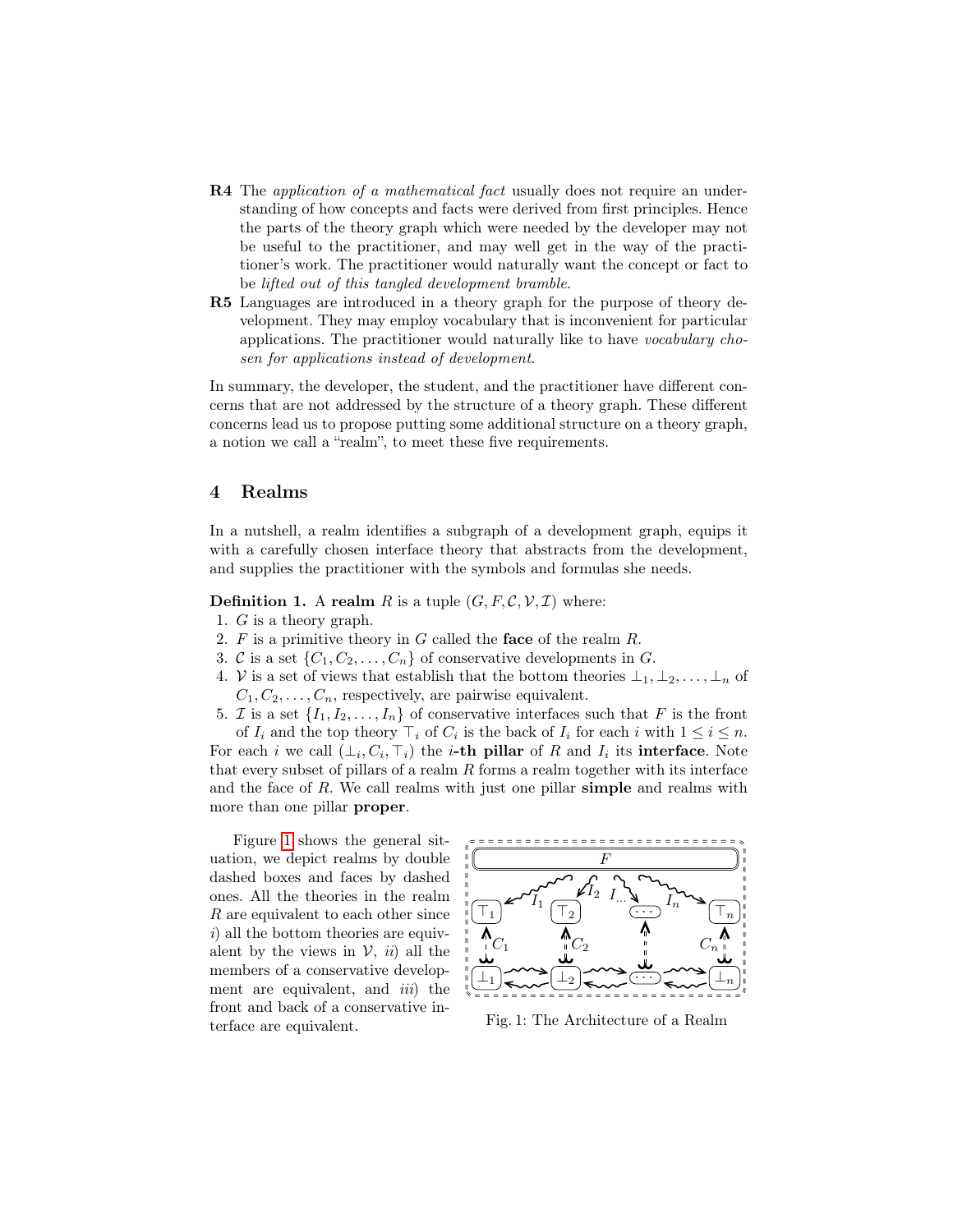To ensure that realms have a pleasant categorical structure (that of a contractible groupoid), we assume that  $V$  always contains identity views which show self-equivalence.

A realm consolidates a body of formalized mathematics pertaining to one topic. Each bottom theory  $\perp_i$  is a different (ideally minimal) axiomatization and each conservative development  $C_i$  is a family of extensions of  $\perp_i$ . F is an (ideally convenient) presentation of the topic without any development structure and without any scaffolding, i.e., the concepts and facts that are needed only for development purposes. Finally, each interface  $I_i$  establishes that F is indeed a presentation of the topic and how it embeds into each  $\top_i$ .

The realm  $R = (G, F, C, V, \mathcal{I})$  minus F and I records the development structure of the topic; we call  $\overline{R} := (G, \mathcal{C}, \mathcal{V})$  the **body** of R. It can be used to study the development structure of the topic or as a basis for extensions. The face F exposes the most important and useful concepts and facts pertaining to that realm. It is also meant to be used as a module for constructing larger bodies of formalized mathematics. In other words, it can be seen as an export facility that only exports carefully selected symbols and formulas from the realm, without duplication or redundancy. Note that, in practice, we will choose for  $F$  the "usual symbols" traditionally used for that theory; these will also often correspond to the "original symbols" used in (some of) the bottom theories.

In particular, realms offer the infrastructure to satisfy the five requirements for users of a UDLM described in section [3.](#page-3-0) [R1](#page-3-1) is addressed by the set of theories in the realm  $R$  and by the concepts and facts in  $F$ . **[R2](#page-3-2)** is addressed by the conservative developments in  $\mathcal{C}$ . [R3](#page-3-3) is addressed by the views in  $\mathcal{V}$  and the conservative developments in  $\mathcal{C}$ . [R4](#page-4-1) and [R5](#page-4-2) are addressed by F being primitive and the fact that  $F$  is the front of an interface to each top theory.

*Example 1 (Trivial realm)*. Any theory S in G induces a simple realm  $R =$  $(G, S, \{G_S\}, \{\text{Id}_S\}, \{\text{Id}_S\})$  where  $G_S$  is the subgraph G consisting of S alone and  $Id_S$  is the identity view on S. Thus S serves as the top and bottom theories of the trivial conservative development of S, as well as the face of R.

# <span id="page-5-1"></span>Example 2 (Initial realm). For any theory  $T$  in  $G$  we can extend  $G$  with a copy

F<sub>T</sub> of T and a conservative interface  $F_T \stackrel{\iota}{\leftrightarrow} T$ , where  $\iota$  maps any symbol to its copy to obtain a theory graph  $G'$ . We call  $R_G^T := (G', F_T, \{G_T\}, \{\text{Id}_S\}, \{\iota\}),$ where  $G_T$  is the subgraph of G consisting of T alone, the **initial realm** for T in G.

We can project any realm  $R$  to its face  $F$ , forgetting all developmental structure. Note that we can lift views between theories to realm morphisms (theory morphisms between their faces): given two realms  $R_1$  and  $R_2$  with two interfaces  $I_i$ , fronts  $F_i$ , and top theories  $\top_i$ , a view  $\top_1 \rightarrow V \rightarrow \top_1$  induces a partial view  $F_1 \rightarrow V \rightarrow F_2$  on the faces, where  $\widetilde{v} = I_2^{-1} \circ v \circ I_1$  (see Figure [2\)](#page-5-0). In practice, the lifted<br>views will almost always be total, since we profer to use

<span id="page-5-0"></span>

views will almost always be total, since we prefer to use (in  $\top_i$  and  $F_i$ ) the original symbols from the bottom theories.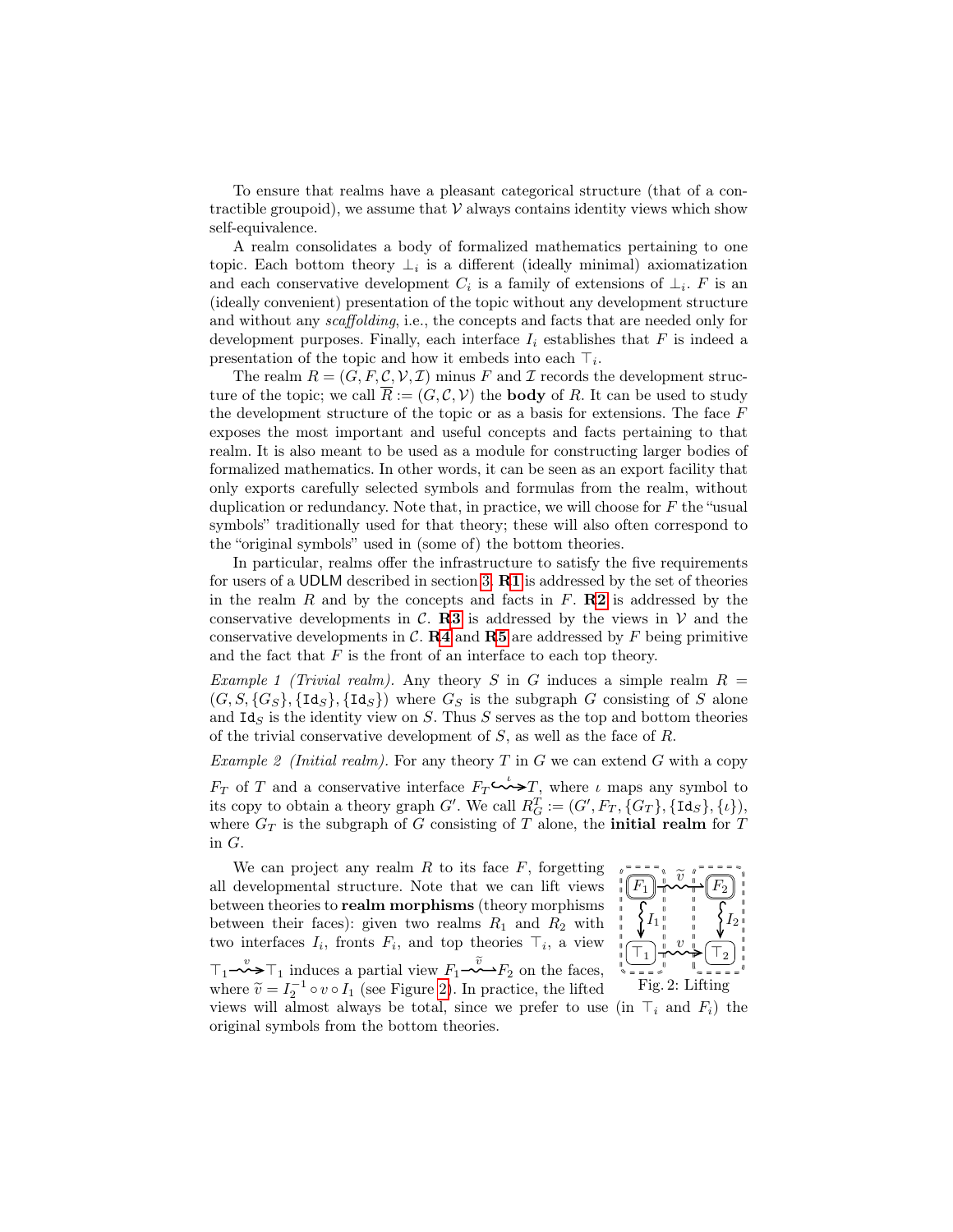### <span id="page-6-0"></span>5 Examples

As the development of the last few sections is fairly abstract, we will attempt to give the reader a better feel for realms through a selection of examples. We develop the first one in some detail and then give a more intuitive (and thus shorter) description of the remaining examples.

#### 5.1 Groups

It is well known that groups can alternatively be described in two ways:

Definition 1 [\[KM79\]](#page-14-6). A group<sub>1</sub> is a set G together with an associative binary operation  $\circ: G \times G \to G$ , such that there is a unit element e for  $\circ$ in G, and all elements have inverses.

Definition 2 [\[Hal59\]](#page-14-7). A group<sub>2</sub> is a set  $G$ , together with a (not necessarily associative) binary operation /:  $G \times G \rightarrow G$ , such that  $a/a = b/b$ ,  $a/(b/b)$  $a, (a/a)/(b/c) = c/b$ , and  $(a/c)/(b/c) = a/b$  for all  $a, b, c \in G$ .

For any group<sub>1</sub>  $(G, \circ)$ , we can define a binary operation  $\int_{\circ}$  by  $a/\circ b := a \circ b^{-1}$ that shows that  $(G, \zeta)$  is a group<sub>2</sub>, and vice versa — using  $a \circ b := a/b^{-1}$  with  $b^{-1} := (b/b)/b$ . Practitioners want to use both group multiplication and division but are usually indifferent to how and where they are introduced.

In Figure [3,](#page-7-0) we have assembled this situation into a two-pillar realm with face group. The two bottom theories group<sub>1</sub> and group<sub>2</sub> are equivalent via the views  $v_1$  and  $v_2$  and the back views of  $c_1$  and  $c_1$ , respectively.<sup>[4](#page-6-1)</sup> Note that the views  $v_1 = \circ \mapsto \circ_{\gamma}, e \mapsto e_{\gamma}, i \mapsto i_{\gamma}$  and  $v_2 = \rightarrow \leftrightarrow \circ_{\gamma}$  carry proof obligations that show that the newly defined extensions  $slash<sub>1</sub>$  and circ-i<sub>2</sub> behave as expected by the group3−<sup>i</sup> . The face group contains "new" symbols, for which we use underlined symbols, to distinguish them from the ones in the pillars of the realm. The interface views  $I_i$  pick out the respective "original operators"  $/$ ,  $\circ$ , and  $i$ , together with the corresponding axioms (and any theorems that may have been proven along the way). Here we have

$$
I_1 = \underline{\circ} \mapsto \circ, \underline{e} \mapsto e, \underline{i} \mapsto i, / \mapsto /_0 \quad \text{and} \quad I_2 = \underline{\circ} \mapsto \circ, \underline{e} \mapsto e, \underline{i} \mapsto i, / \mapsto /
$$

In particular, it is very natural to require that the interfaces of a realm are conservative since they have access to all symbols in the body of the realm.

#### 5.2 Natural Number Arithmetic

A realm N of natural number arithmetic would naturally contain conservative developments of several different axiomatizations of the natural numbers with

<span id="page-6-1"></span><sup>4</sup> This is a very common situation; the base theories differ mainly in which symbols are considered primitive, and the conservative developments mainly introduce definitions for the remaining ones.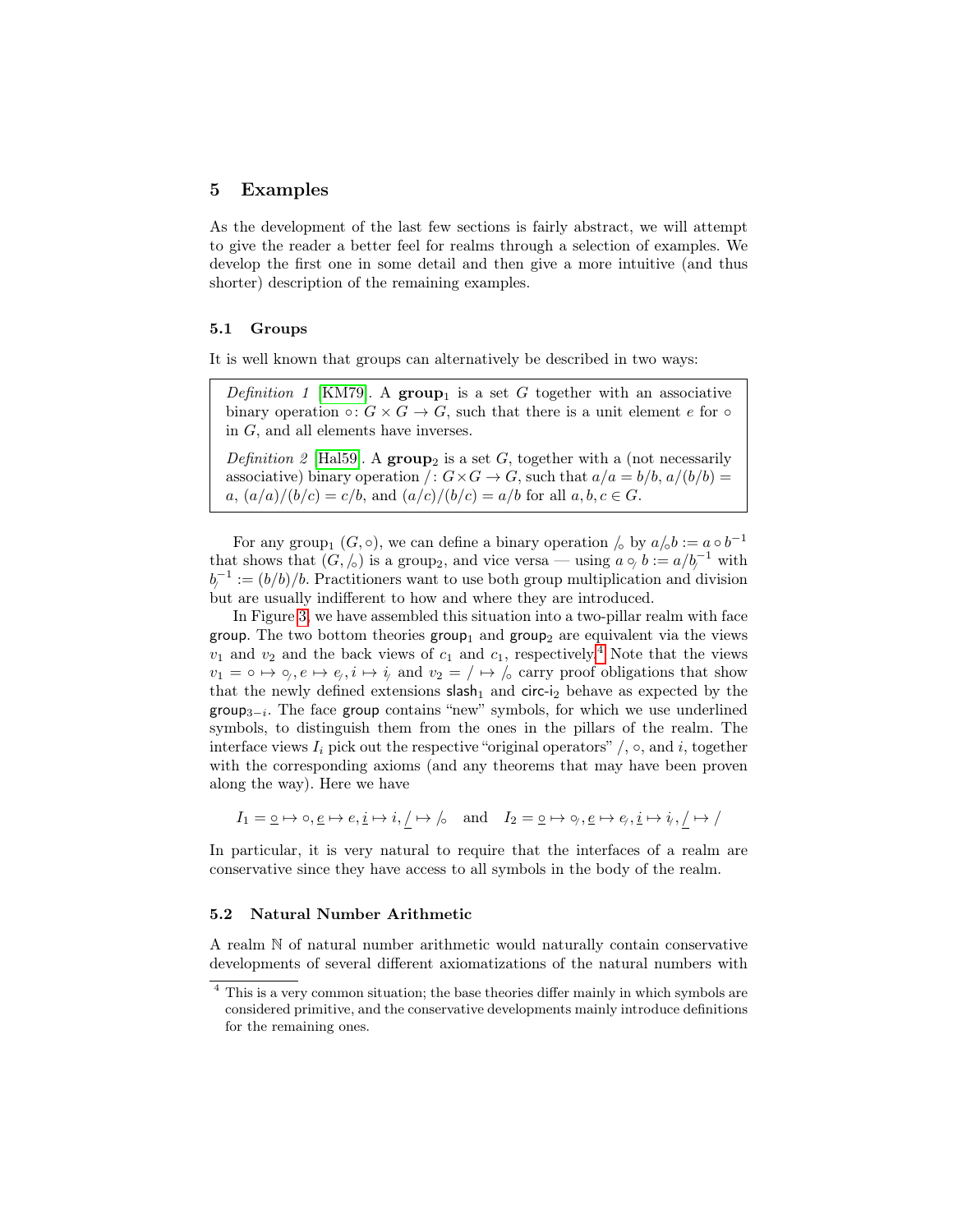<span id="page-7-0"></span>

Fig. 3: A Realm of Groups with Face group

the usual arithmetic operations. One conservative development would certainly start with Peano's axiomatization of the natural numbers [\[Pea89\]](#page-14-8). The base theory would contain the symbols  $\theta$  and  $S$  (the successor function) and the (second-order) Peano axioms. The conservative development would include recursive definitions of  $+$  (addition) and  $*$  (multiplication). This development is particularly useful as it makes the proofs of many properties of the natural numbers simple.

Another kind of conservative development would start with a construction of the natural numbers using machinery available in the underlying logic. There are many such constructions. Some examples are finite von Neumann ordinals constructed from sets, Church numerals constructed from lambda expressions, strings of bits, and various bijective numeration schemes. These constructions define representations of the natural numbers that are semantically equivalent but far from equivalent with respect to computational complexity. It is worth singling out the *sequences of machine-sized words* representation, which tends to be the most efficient.

The face  $F_{\mathbb{N}}$  of  $\mathbb N$  would be restricted to the most basic concepts and facts about natural number arithmetic. These would naturally include symbols for all the natural numbers (i.e., natural number numerals) and all the true equations of the form  $n_1+n_2 = n_3$  and  $n_1*n_2 = n_3$ . Thus  $F_N$  would contain an infinite number of symbols and facts. An implementation of  $F_{\mathbb{N}}$  would require an efficient means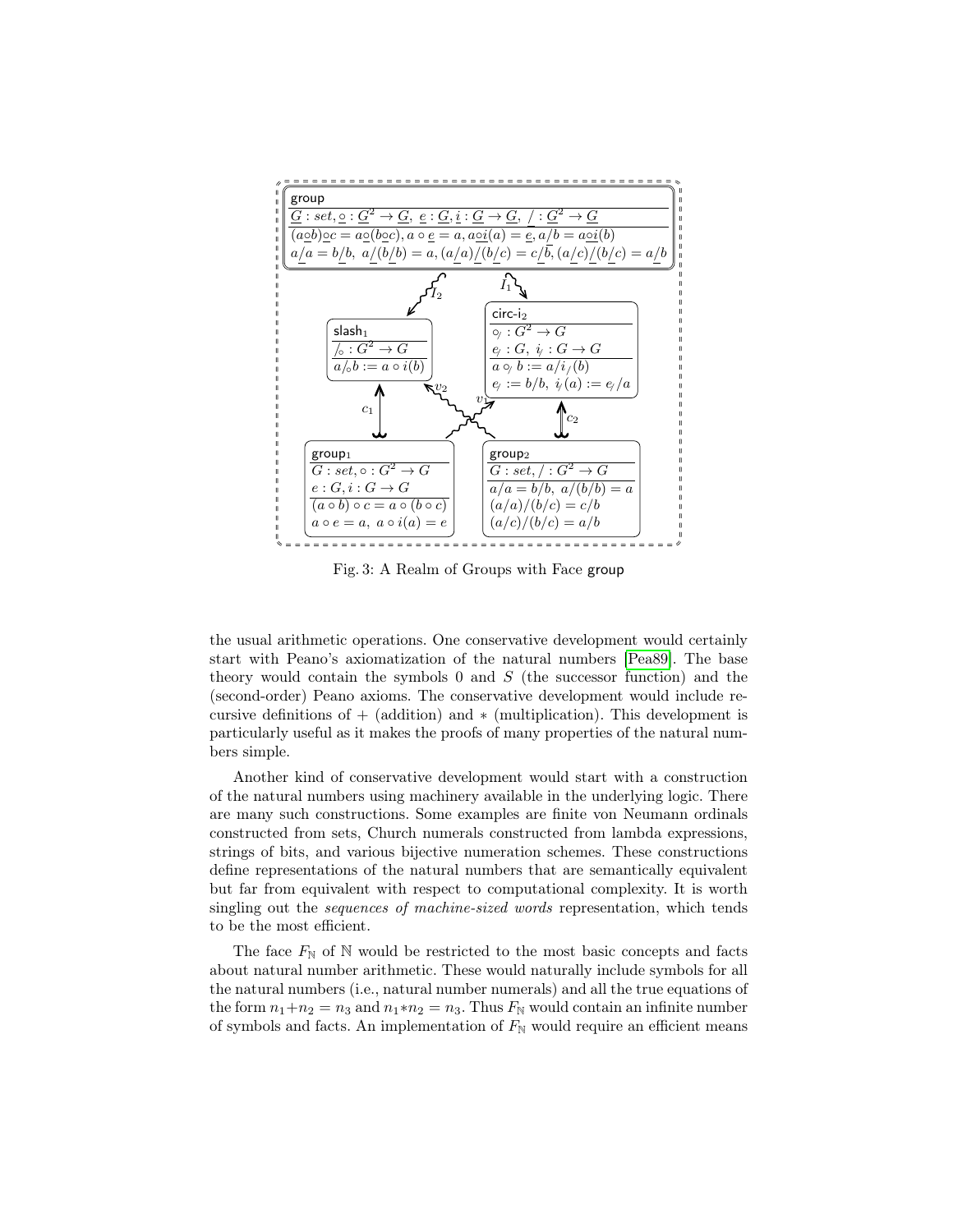to represent and compute with natural number numerals. Biform theories [\[Far07\]](#page-14-9) would be best suited for such a task.

This realm N that we have described is a multi-pillar presentation of the mathematical topic of natural number arithmetic. It can be used by developers as a module with which to build more complex theories and by students who are interested in understanding what are the basic concepts and facts of this topic and how they are derived from first principles. A realm like  $\mathbb N$  that contains several pillars and a face of basic concepts and facts is called a foundational realm. Used for building new theories and for study, a foundational realm would not be expected to change much over time.

Since the mathematical theory of natural number arithmetic is exceedingly rich, there are a great many concepts and facts about natural numbers that could be of use to practitioners. For developers and students, the usefulness of N would be greatly reduced if there was an attempt to include all of these concepts and facts in  $F_{\mathbb{N}}$ . It would be much better for practitioners — who are primarily interested in applications — to create another single-pillar realm N' of natural number arithmetic whose face would contain all the useful concepts and facts about natural numbers that have been derived someplace in the theory graph. A realm of this type is called a high-level realm. Used for applications, a high-level realm would be continuously updated as new concepts and facts are discovered. It would be an implementation of the idea of a high-level theory discussed in [\[CF08\]](#page-13-0).

#### 5.3 Real Numbers

The theory of the real numbers covers the algebraic and topological structure of the real numbers. Rich in concepts and facts, it is one of the most important theories in all of mathematics. It is important to developers since real numbers are needed in most mathematical developments. It is important to students since it includes many of the most important ideas of mathematics. It is important to practitioners since most mathematical problems involve the real numbers in some way.

A realm R of the real numbers could be used to consolidate and organize all the knowledge about the real numbers that resides in a UDLM. R would have a structure similar to the realm of natural number arithmetic. It would contain two kinds of conservative developments. The first kind are axiomatizations of a complete ordered field – all complete ordered fields are isomorphic. The second kind are constructions of the real numbers, of which there are many. Some examples are Dedekind cuts in the field of rational numbers, Cauchy sequences of rational numbers, infinite decimal expansions, the quotient of the finite hyperrationals by the infinitesimal hyperrationals, and as a substructure of the surreal numbers. It is worth remarking that most of these constructions leverage N, so that constructing realms is also a modular process.

The realm R would be a foundational realm like N for developers and students. There should also be a high-level realm  $\mathbb{R}'$  like  $\mathbb{N}'$  for practitioners. The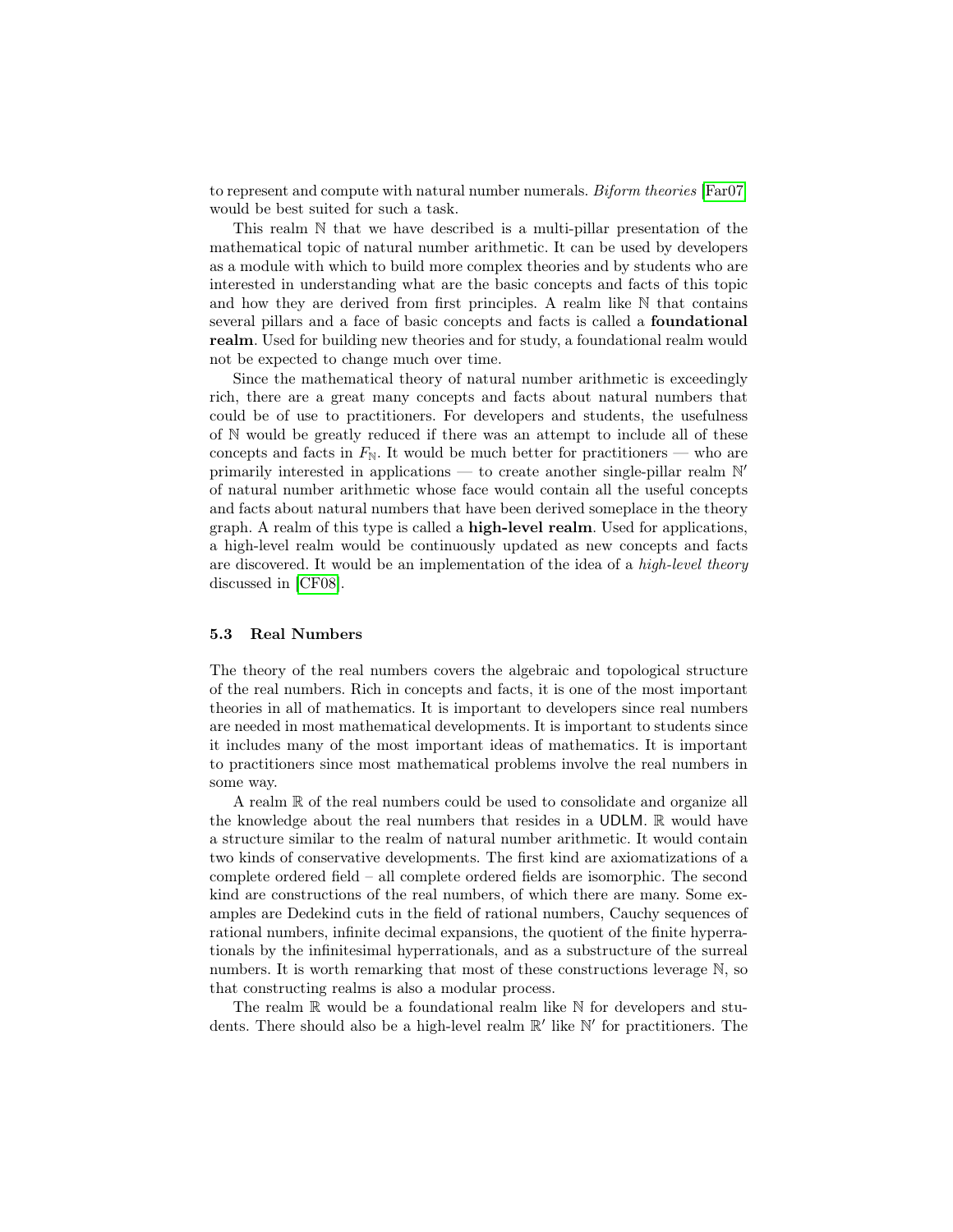face of  $\mathbb R$  would only contain the basic concepts and facts about the real numbers, while the face of  $\mathbb{R}'$  would contain all the useful concepts and facts about the real numbers that have been derived someplace in the theory graph. The prominent role of the real numbers would mean that  $\mathbb R$  or  $\mathbb R'$  would be the basis of many of the more sophisticated theories in a UDLM.

#### 5.4 Monads

Category theorists and (advanced) Haskell programmers are familiar with the expressive power of monads. Most know that there are in fact two equivalent presentations of the theory of monads, one using a multiplication operation  $\mu$ (called join in Haskell) and unit  $\eta$  (return), the other using Kleisli triples with a lifting operation −<sup>∗</sup> (called bind or >>= in Haskell). From there, one can define a large list of generic combinators that work for any monad.

These two presentations are equivalent, and are again similar in flavor to the previous ones: one is more convenient for proofs, the other for computational purposes. Again, these basic theories tend to be followed by a substantial tower of conservative extensions. In other words, Haskell's Control.Monad should really be seen as the face of a realm of monads.

### 5.5 Modal Logic S4

The modal logic S4 has a large number of equivalent presentations — John Halleck [\[Hal\]](#page-14-10) lists 28 of them. This gives developers significant flexibility when using views (aka requirement  $R3$ ) to establish that a structure can interpret S4. And, of course, S4 supports rather significant conservative extensions and applications of it are found in a variety of places.

### 5.6 Models of Computation

The Chomsky hierarchy of regular, context-free, context-sensitive and recursively enumerable languages offer names for (the face of) four more, nested, realms. As is well known, each of the above languages contains many different formalisms which are nevertheless equivalent.

Inside the recursively enumerable languages (for example), we would have the pillars of Turing machines, Register Machines, the Lambda Calculus, certain automata, etc, as alternatives. It is difficult to design a suitable face theory for this realm, as the syntax of any high-level programming language could serve; given the heated debates around what language is "best", this is one realm whose face may not settle for a long time.

# 6 The Realm Idea

The examples of the previous section show the advantages of realms as consolidated structures: a realm hides cumbersome details, while still allowing access to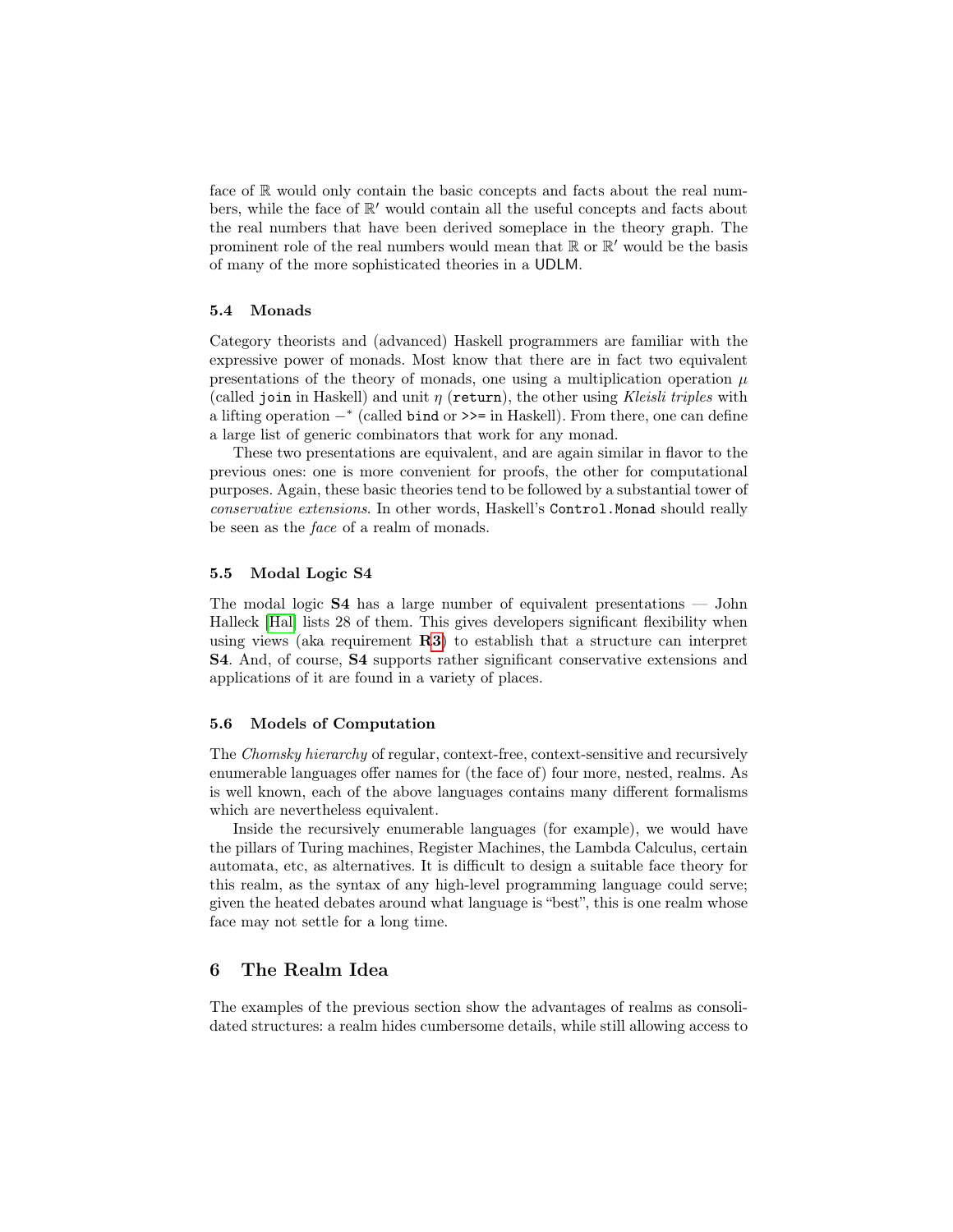the details for those (such as developers) who must deal with them. Realms thus deal with two structural tensions in the design of theory graphs that formalize a mathematical domain:

Foundational realms can in many ways be understood as the formalization of the ideas of information hiding and modules coming from software engineering. The face of a realm corresponds to an interface; its secrets, i.e., what it hides, is the actual conservative development of the theory; and its representation details correspond to an axiomatization. Of course, to get substitutivity, we need to ensure equivalence. In an ad hoc manner, Haskell's type classes, ML's modules and functors, Scala's traits, Isabelle's locales (etc) all capture certain aspects of realms. However, the lack of good support for views really hampers the use of these proto-realms as a modular development mechanism.

High-level realms give practitioners high-level collections of useful symbols and formulae that function like a tool-chest for applications based on the tiny theories developers use as a fine-grained model of dependencies, symbol visibilities, and consistency. For them theories should be static over time, depicting a completed axiomatic development of a mathematical topic. This gives a persistent base (and rigid designators) to develop against. But this means that conservative extensions (like definitions and theorems) need new theories, leading to a severe pollution of the theory namespace. Practitioners, on the other hand, would naturally prefer dynamic theories that continuously grow as new concepts and facts are introduced (another kind of rigid designator).

The contribution of realms is an overlay structure that can implement information hiding, and mediates between dynamic high-level theories and an underlying, static theory graph. So users can have their cake and eat it.

# 7 Representing and Growing Realms in a UDLM

Our work on OMDoc/MMT [\[MMT;](#page-14-11) [KRZ10\]](#page-14-12) and the MathScheme [\[CFO11\]](#page-13-1) systems have given us a decent intuition (or so we feel) regarding the services that a theory-graph based system should provide. We now extent this to realms.

Marking Up Realms. If we look at the definition of a realm, we see that the body components are already present in the theory graph given by the existing axiomatic developments. Thus, given a theory graph  $G$ , we can add a realm  $R$  by just tagging a subgraph of G and adding a set of interfaces with their common front (the face of  $R$ ); all of these are regular components of theory graphs, so we only need to extend the theory graph data structures (and representation languages) by a "realm tagging" functionality. This also shows us that the concept of realms is conservative over theory graphs.

One can easily envision two methods of syntactically identifying realms: globally via a theory-level "realm declaration" which specifies the five components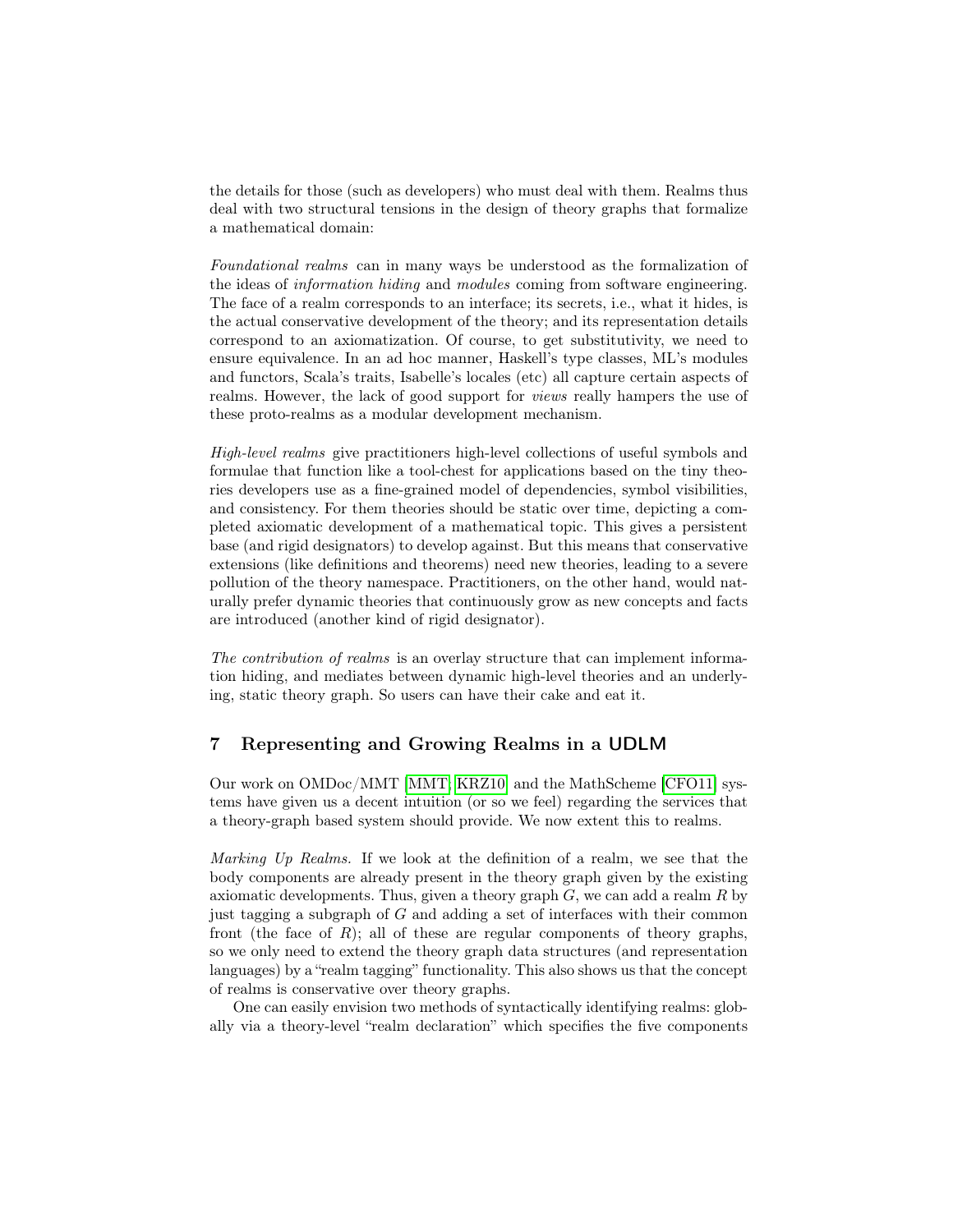from Definition [1,](#page-4-3) or locally by extending theory and view declarations with a field that specifies the realm (or realms) it participates in. Given the little theory approach, we tend to use theory extensions and view declarations when the local context is clear (for example, within a single "file"), and the more global approach when drawing from a wider context. This appears to be a good syntactic compromise.

An implementation will have to check the internal constraints from Definition [1,](#page-4-3) in particular, that interfaces are total. But the idea of simply "discovering" realms that occur in the wild is a bit optimistic. From our case studies, we expect that realms have to be engineered purposefully: they are grown from a seed, and grow over time by coordinated (and system-supported) additions of theories and views.

### 7.1 Supporting the Life Cycle of Realms

We postulate that three realm-level operations will be needed in practice: i) realms are initialized by designating chosen theories as initial realms, which  $ii)$  can be extended by adding conservative extensions, and  $iii)$  proper realms are created by merging existing realms. These three operations were sufficient to explain the complex realms in our case studies. We will now discuss them in more detail.

Initializing Realms. Given a theory graph G, we add any realm (e.g., the initial realm  $R_G^T$  for a theory  $T$  in  $G$ ; see Example [2\)](#page-5-1) as a starting point of development.

Extending Realms by (internal) conservative extensions. Given a realm  $R := (G, F, \mathcal{C}, \mathcal{V}, \mathcal{I})$ , a top theory  $\top$  of some  $C \in \mathcal{C}$ , and an interface I for  $\top$ , then we can extend R by:

- i) adding a conservative extension  $S \rightarrow S'$  by declaration c and a commensurate extension  $\top \leftrightarrow \top'$  to C and
- ii) (optionally) adding a declaration  $c$  to  $F$ , giving a new face  $F'$ , and extending I so that  $I' := I, \underline{c} \mapsto c$ . If we do – e.g., for a high-level view – we have to apply  $i)$  to each of the pillars of  $R$ , so that all their interfaces are total; the diagram shows the situation for a simple realm.



realm extension In particular, an implementation of high-level realms must provide a registration functionality for conservative extensions

in  $\mathcal C$  that keeps the interface(s) consistent by ensuring new names appear in the face of the realm. Note that this extension operation does not change the number of pillars of a realm, in particular, if realms are started by initial realms, they will only be extended to simple realms. It is predominantly used for high-level realms.

The next operation merges two realms if they are mutually interpretable. This operation is mainly used to build up foundational views, the construction makes sure that all symbols in the face are interpreted in all the pillars.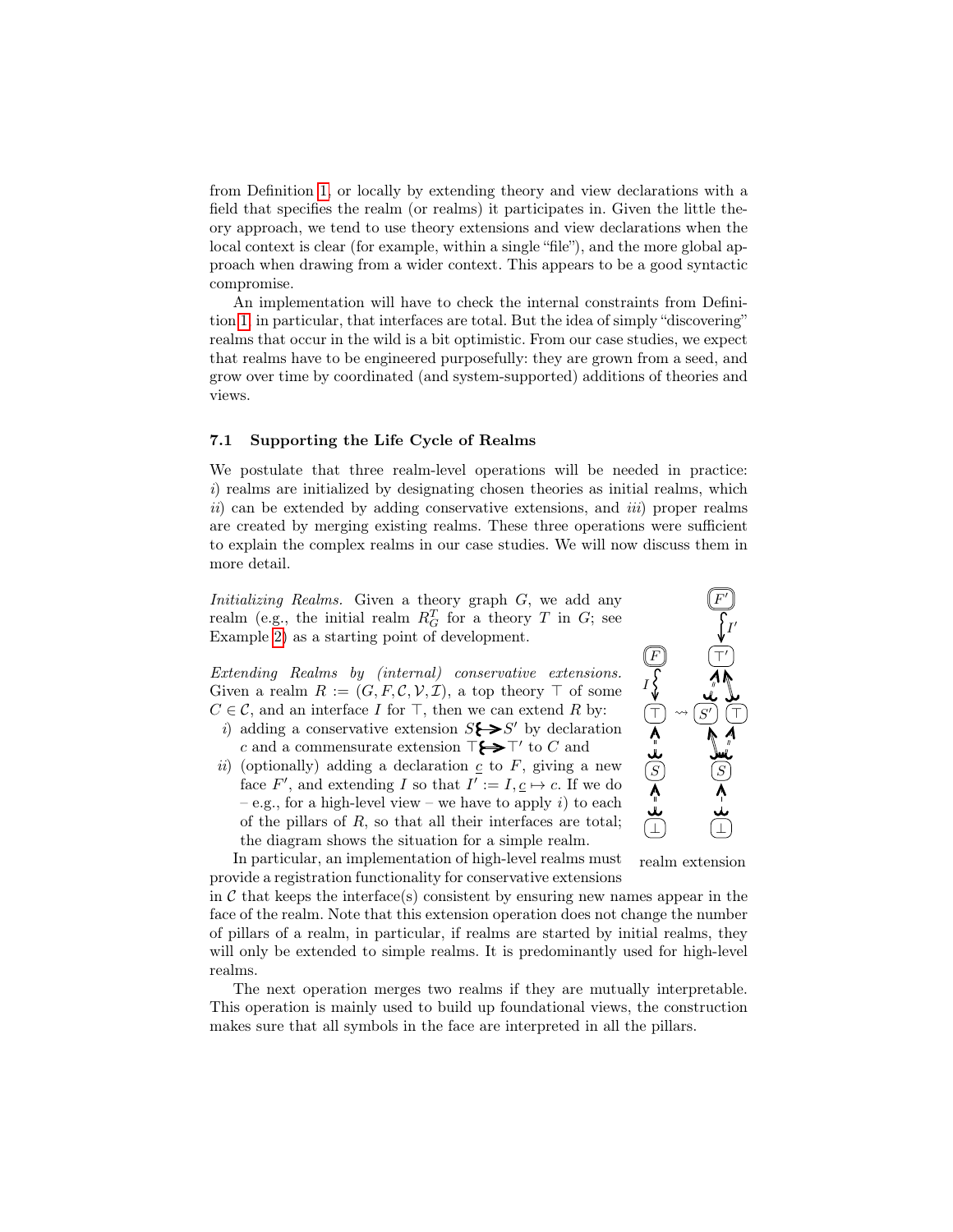*Merging Realms along Views.* Given two realms  $R_1 := (G, F_1, C_1, V_1, \mathcal{I}_1)$  and  $R_2 := (G, F_2, C_2, V_2, \mathcal{I}_2)$ , and views  $\perp_1 \stackrel{v}{\longrightarrow} \perp_2$  and  $\perp_2'$  $\stackrel{w}{\leftrightarrow} \perp'_1$ , where  $\perp_i$  and  $\perp'_{i}$  are (arbitrary) bottom theories in  $\mathcal{C}_{i}$ , then we can define the union realm  $R_1 \cup_w^v R_2$  along v and w as  $(G, F_1 \cup F_2, C_1^{+w} \cup C_2^{+v}, V_1 \cup V_2 \cup \{v, w\}, \mathcal{I}_1^{+w} \cup \mathcal{I}_2^{+v}).$ Figure [4](#page-12-0) shows the situation for two simple realms. Generally, we define that:

*i*)  $C_1^{+w}$  is the set of conservative developments  $\{C^{+w} \mid C \in C_1\}$ , where  $C^{+w}$ is C extended by a copy<sup>[5](#page-12-1)</sup> of the development of  $\perp'_2$  to  $\top'_2$  along w, itself extended to  $\top \cup w(\top'_2)$ .  $C_2^{+v}$  is defined analogously. In Figure [4,](#page-12-0)  $C_2^{+v}$  and  $C_1^{+w}$  are the two diamonds on the left and right.

ii)  $F_1 \cup F_2 \xrightarrow{\qquad \qquad I_1^{+w}} \top_1 \cup w(\top_2)$  is  $I_1 \cup w \circ I_2$  and  $F_1 \cup F_2 \xrightarrow{\qquad \qquad I_2^{+v}} \top_2 \cup v(\top_1)$  is  $I_2 \cup v \circ I_1$ . An implementation of this construction would take great care to merge corresponding symbols in the two faces to minimize the union. Moreover, the copying operation can be optimized to only copy over those conservative extensions that are mentioned in the interface extension.

<span id="page-12-0"></span>

Fig. 4: Union Realm

#### 7.2 Modular Realms

Note that the extension and merging operations highlight an internal invariant of realms that may not have been obvious until now: All pillars of a realm must interpret the full vocabulary of the face to admit total interfaces. This duplication can become quite tedious in practice. Therefore it is good practice to modularize realms in the spirit of a "little realms approach". For instance, the groups realm from Figure [3](#page-7-0) could be extended by the usual group theorems via conservative extensions in both pillars. But we can also build a simple realm with base theory group and extend that conservatively (once per theorem). Unless there are proofs that directly profit from the particulars of the concrete formulations in the pillars

<span id="page-12-1"></span> $5$  A copy of a development (sub)graph H along a view v is an isomorphic graph  $H'$ , where for any theory S in H, S' in H' consists of the declarations  $c : v(\tau) = v(\delta)$ , for all  $c : \tau = \delta$  in S. This construction gives us a view  $S \rightarrow S'$ .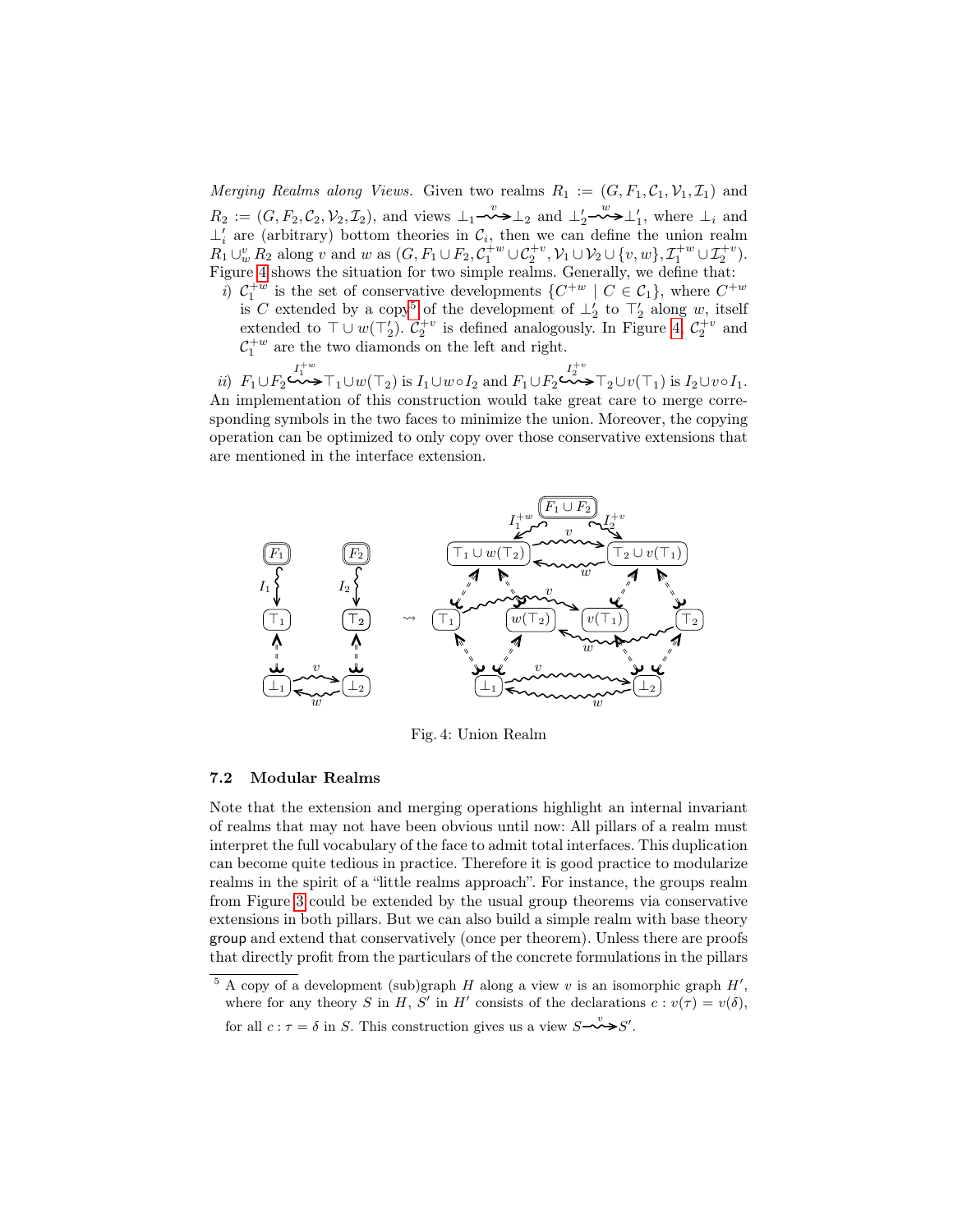below, the modular approach is more efficient representationally and thus more manageable.

#### 7.3 Interface Matters

As the realms are the main interaction points for mathematicians with the UDLM, realms must be discoverable and provide a range of convenient information retrieval methods (after all, realms will get very large in practice). These can range from community tools like peer reviewed periodicals (aka. academic journals) to technical means like intra- and cross-realm search engines (as realms are built upon theory graphs, specialization of the bearch engine [\[KI12\]](#page-14-13) will be a good starting point.)

It will be very important to provide a set of interactions for the interface of a realm that users can understand. It will be important to look up the definienda and proofs of interface items, even though this will usually mean that we need to descend into (conservative extensions of) one of the fronts of the interface, which employ different languages. This needs to be transparent enough to be understandable to users/mathematicians.

Similarly, the equivalence relation of the (tiny) theories that make up the realm should be made transparent and easy to browse for the user.

# 8 Conclusion

We have presented an extension of the theory graph approach to representing mathematical knowledge. Realms address the mismatch between the successful practice of the little/tiny theory approach natural for developing theory graphs and the high-level theories most useful for practitioners utilizing such mathematical knowledge representations. We have proposed a formal definition for realms that is conservative over theory graphs and shown its adequacy by applying it to examples from various areas of mathematics and computation.

As a step towards an implementation we have investigated a set of realmlevel operations that can serve as a basis for system support of realm management. The next step in our investigation will be to realize and test such support in the OMDoc/MMT [\[MMT;](#page-14-11) [KRZ10\]](#page-14-12) and the MathScheme [\[CFO11\]](#page-13-1) systems, fully develop the examples sketched in this paper, and test the interactions on developers, students, and practitioners (see section [3\)](#page-3-0).

### References

- <span id="page-13-0"></span>[CF08] Jacques Carette and William M. Farmer. "High-Level Theories". In: Intelligent Computer Mathematics. Ed. by Serge Autexier et al. LNAI 5144. Springer Verlag, 2008, pp. 232–245.
- <span id="page-13-1"></span>[CFO11] Jacques Carette, William M. Farmer, and Russell O'Connor. "Math-Scheme: Project description". In: Intelligent Computer Mathematics. Ed. by James Davenport et al. LNAI 6824. Springer Verlag, 2011, pp. 287–288. isbn: 978-3-642-22672-4.